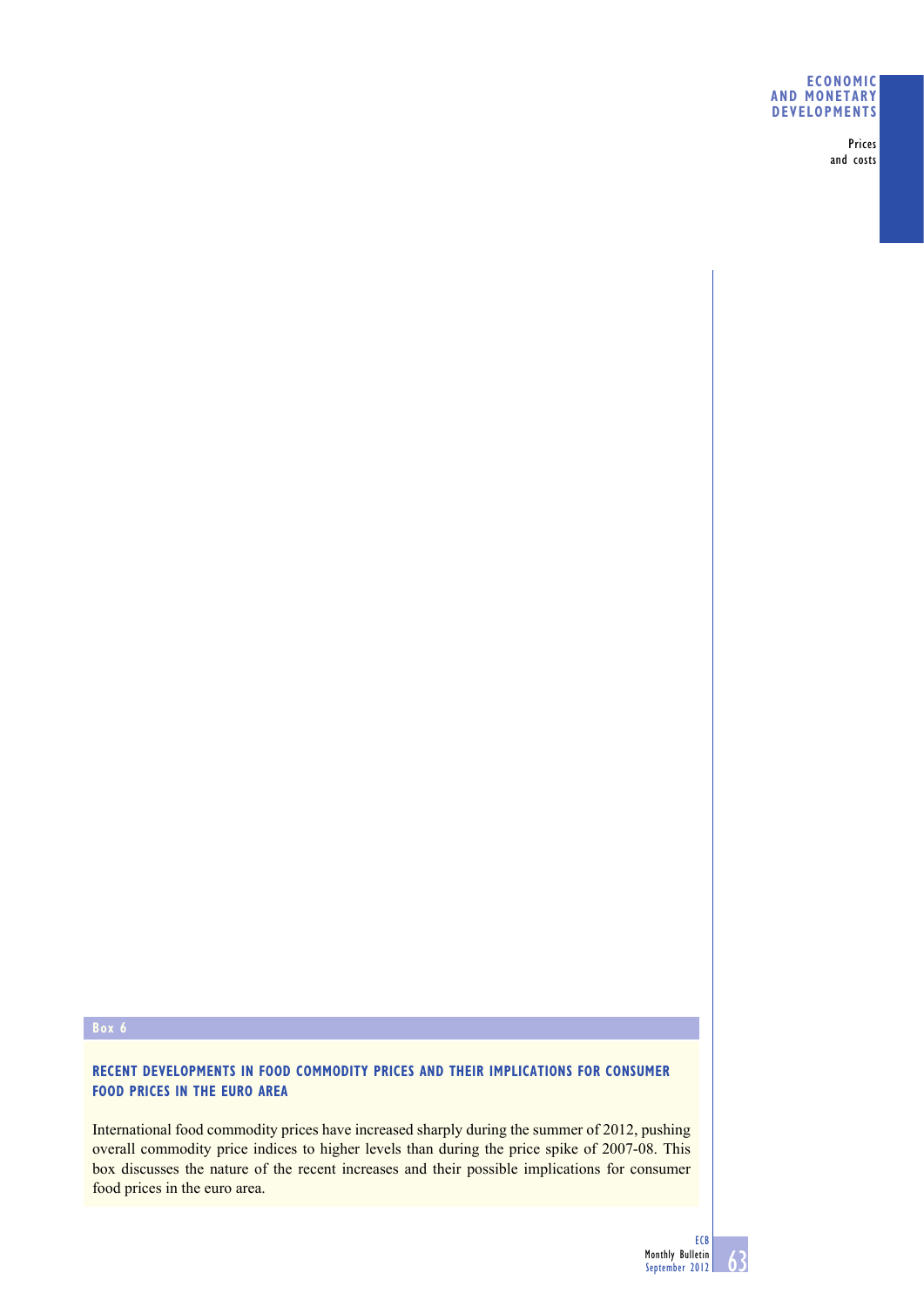# **The nature of the recent surges in international food commodity prices**

Composite indices of international food commodity prices have increased by more than 20% in US dollar terms since early June this year (see Chart A). In particular, the prices of soybeans, wheat and maize have all increased by more than 25% – and in the case of soybeans and maize they are currently at a historical high. These developments have raised concerns about a repeat of the food commodity price spikes of 2007-08, when food prices went up by more than 70% between July 2007 and July 2008.

The surge in commodity prices during the summer of 2012 has been the consequence of the worst drought in the United States in half a century and, according to the US Department of Agriculture, has resulted in substantial downward revisions to expectations regarding the supply of corn, wheat and soybeans. In the case of wheat, production also fell in the Black Sea region owing to a long spell of hot weather.

### **Chart A Developments in international food commodity prices**

(USD; index: 1 January  $2006 = 100$ ; daily data)



Sources: Bloomberg and HWWI. The food price index includes cereals, oilseeds, oils, beverages, sugar and tobacco.

The recent spike in food commodity prices is different to that in 2007-08, however. In 2007-08 it came together with spikes across a broad set of commodities, including most staple food products, metals and oil, which were due primarily to the increase in demand for commodities from emerging market economies on the back of buoyant output and income developments. Furthermore, the impact of this on commodity prices was compounded by global supply disruptions. By contrast, the recent spike in commodity prices is concentrated on soybeans and selected cereals, and is mainly the result of specific regional supply shocks.

Given the regional nature of the recent supply disruptions, food commodity prices may remain high until the next harvest in the southern hemisphere, but are expected to fall again thereafter. However, should there be further downward revisions to supply estimates in the affected regions or new supply disruptions in other regions, world market prices may increase further.

### **Possible implications for consumer food prices in the euro area**

Movements in international food commodity prices are not always directly relevant for consumer food prices in the euro area. In particular, the farm gate prices determined in the context of the EU's Common Agricultural Policy typically have a stronger bearing on consumer food prices than international commodity prices.<sup>1</sup> Against this background, Chart B shows that the indices of EU internal market prices and international prices for food commodities have co-moved

1 See Ferrucci, G., Jiménez-Rodríguez, R. and Onorante, L., "Food price pass-through in the euro area – the role of asymmetries and non-linearities", *Working Paper Series*, No 1168, ECB, Frankfurt am Main, April 2010.

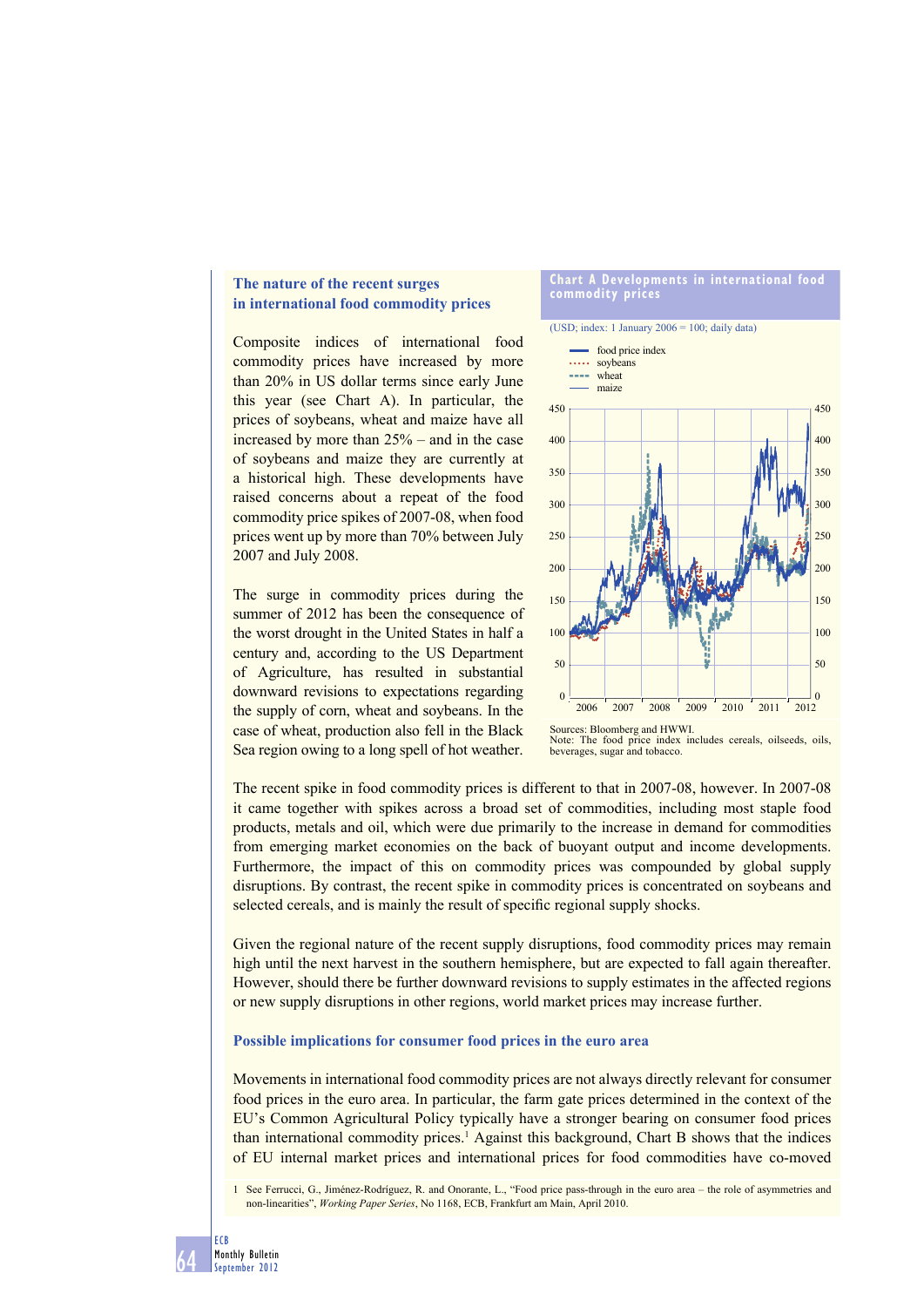Prices and costs

#### **Chart B Developments in EU internal market prices and international prices for food commodities**

#### (EUR; index: January 2006 = 100; non-seasonally adjusted)





(EUR; index: January 2006 = 100; non-seasonally adjusted)



Sources: European Commission, Bloomberg, Datastream and ECB calculations. Notes: The latest observation is for July 2012. The index for EU internal market prices covers cereal, meat, oil and dairy products. The ECB's use-weighted non-energy commodity price products. The ECB's use-weighted non-energy commodity price index (UWI) also covers some seeds, fruit, beverages, sugar and tobacco, but no dairy products.

Sources: European Commission and ECB calculations. Notes: The latest observation is for July 2012. The index for EU internal market prices covers cereal, meat, oil and dairy products. The cereals aggregate is a consumption-weighted average of malt barley, durum wheat, as well as rye, oats and wheat in the form of flour.

somewhat over the last few years, but that, on balance, EU internal market prices have varied less strongly. This is also true for the most recent developments. EU internal market prices

for food commodities rose by 2.3% month on month in July 2012, thus clearly picking up after declining or stagnating for four consecutive months, but as yet have increased by significantly less than the 9.5% recorded for international food commodity prices in that month.

The main driver of the latest increase in overall EU internal market prices was the cereals component, which rose by 7.5% month on month in July (see Chart C). However, this increase was much smaller than the 26% hike in prices for grains on international markets.

Historically, there is a relatively strong pass-through of developments in EU internal market prices to euro area HICP food inflation – at least compared with that of other commodity prices. Chart D shows the strong contribution from the bread and cereals component to HICP food inflation in 2007-08,